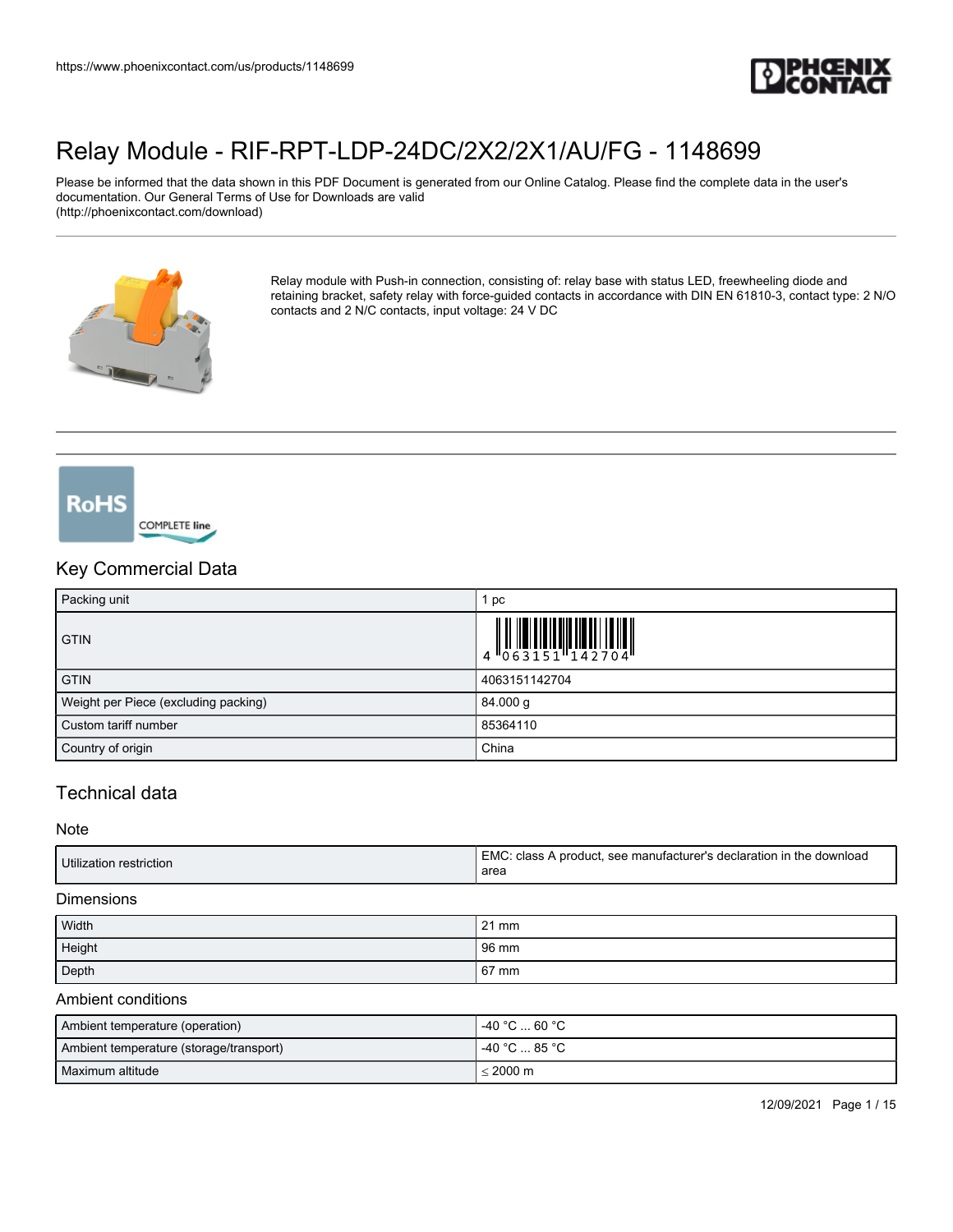

## Technical data

#### Ambient conditions

| Degree of protection | IP20 (Relay base)              |
|----------------------|--------------------------------|
|                      | RT II (Relay)                  |
|                      | I IP54 (Installation location) |

#### Coil side

| Nominal input voltage $U_N$               | 24 V DC              |
|-------------------------------------------|----------------------|
| Input voltage range in reference to $U_N$ | See derating diagram |
| Typical input current at $U_{N}$          | $17 \text{ mA}$      |
| Typical response time                     | $10 \text{ ms}$      |
| Typical release time                      | $15 \text{ ms}$      |
| Coil voltage                              | 24 V DC              |
| Protective circuit                        | Damping diode        |
| Status display                            | Yellow LED           |

#### Contact side

| Contact type                                        | 2 N/O contacts, 2 N/C contacts |
|-----------------------------------------------------|--------------------------------|
| Type of switch contact                              | Single contact                 |
| Contact material                                    | AgSnO, hard gold-plated        |
| Force-guided contacts in accordance with EN 61810-3 | Type A                         |
| Maximum switching voltage                           | 250 V AC                       |
|                                                     | 300 V DC                       |
| Minimum switching voltage                           | 10 V (5 mA)                    |
| Min. switching current                              | 5 mA (10 V)                    |
| Maximum inrush current                              | 35 A (20 ms)                   |
| Limiting continuous current                         | 6 A                            |
| Interrupting rating (ohmic load) max.               | 144 W (24 V DC)                |
|                                                     | 100 W (48 V DC)                |
|                                                     | 75 W (60 V DC)                 |
|                                                     | 55 W (110 V DC)                |
|                                                     | 50 W (220 V DC)                |
|                                                     | 1500 VA (250 V AC)             |
| Switching capacity                                  | 2 A (24 V, DC13)               |
|                                                     | 3 A (230 V, AC15)              |

#### **General**

| Test voltage | $\vert$ 4 kV $_{\rm rms}$ (50 Hz, 1 min., winding/contact)                          |
|--------------|-------------------------------------------------------------------------------------|
|              | 1.5 kV $_{\rm rms}$ (50 Hz, 1 min., open contact)                                   |
|              | $\frac{1}{2}$ .5 kV <sub>rms</sub> (50 Hz, 1 min., between contacts: 7, 8 to 9, 10) |
|              | 4 kV <sub>rms</sub> (50 Hz, 1 min., between contacts: all others)                   |

12/09/2021 Page 2 / 15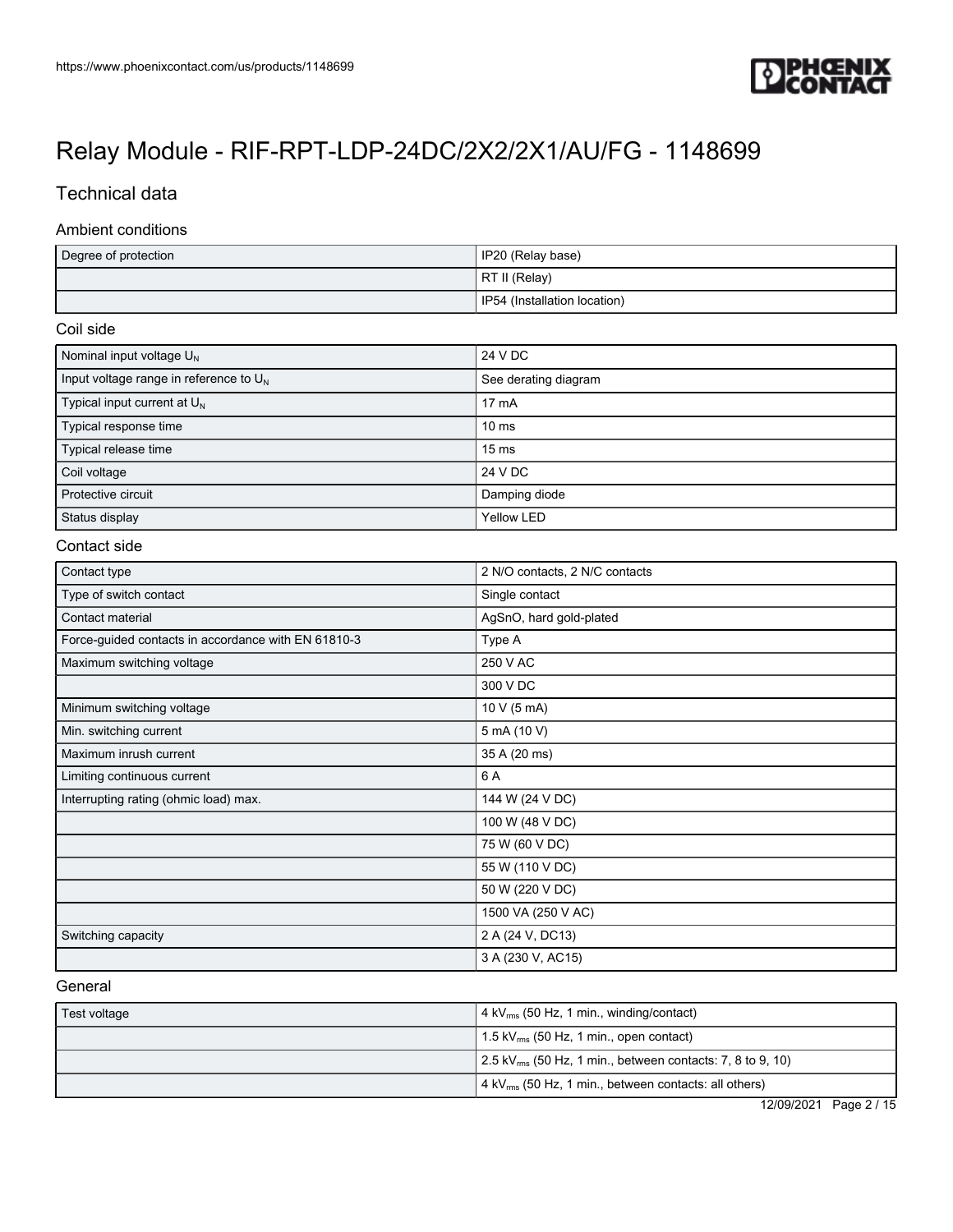

## Technical data

#### General

| Operating mode                         | 100% operating factor                     |
|----------------------------------------|-------------------------------------------|
| Flammability rating according to UL 94 | V <sub>2</sub> (Housing)                  |
| Mechanical service life                | approx. $10^7$ cycles                     |
| Mounting position                      | any                                       |
| Assembly instructions                  | in rows with zero spacing                 |
| $B_{10d}$                              | 810000 Cycles (AC15, 250 V / 0.5 A, 1 NO) |
|                                        | 170000 Cycles (AC15; 250 V / 2 A; 1 NO)   |
|                                        | 318000 Cycles (DC13, 24 V / 1 A, 1 NO)    |
|                                        | 208000 Cycles (DC13, 24 V / 2 A, 1 NO)    |

#### Connection data

| Connection name                  | Coil side                                                                                                        |
|----------------------------------|------------------------------------------------------------------------------------------------------------------|
| Connection method                | Push-in connection                                                                                               |
| Stripping length                 | 8 mm                                                                                                             |
| Conductor cross section solid    | $0.14$ mm <sup>2</sup> 1.5 mm <sup>2</sup>                                                                       |
| Conductor cross section flexible | $0.14$ mm <sup>2</sup> 1.5 mm <sup>2</sup>                                                                       |
|                                  | 0.14 mm <sup>2</sup> 1.5 mm <sup>2</sup> (Ferrule with plastic sleeve)                                           |
|                                  | 0.14 mm <sup>2</sup> 1 mm <sup>2</sup> (Ferrule with plastic sleeve, two conductors on double<br>terminal block) |
| Conductor cross section AWG      | 26  16 (solid)                                                                                                   |
|                                  | 26  16 (flexible)                                                                                                |

#### Connection data 2

| Connection name                  | Contact side                                                                                                     |
|----------------------------------|------------------------------------------------------------------------------------------------------------------|
| Connection method                | Push-in connection                                                                                               |
| Stripping length                 | 8 mm                                                                                                             |
| Conductor cross section solid    | $0.14$ mm <sup>2</sup> 1.5 mm <sup>2</sup>                                                                       |
| Conductor cross section flexible | $0.14$ mm <sup>2</sup> 1.5 mm <sup>2</sup>                                                                       |
|                                  | 0.14 mm <sup>2</sup> 1.5 mm <sup>2</sup> (Ferrule with plastic sleeve)                                           |
|                                  | 0.14 mm <sup>2</sup> 1 mm <sup>2</sup> (Ferrule with plastic sleeve, two conductors on double<br>terminal block) |
| Conductor cross section AWG      | 26  16 (solid)                                                                                                   |
|                                  | 26  16 (flexible)                                                                                                |

#### Standards and Regulations

| Designation              | Air clearances and creepage distances between the power circuits |
|--------------------------|------------------------------------------------------------------|
| Standards/regulations    | l DIN EN 50178                                                   |
|                          | l EN 61810-1                                                     |
| Rated insulation voltage | 250 V AC                                                         |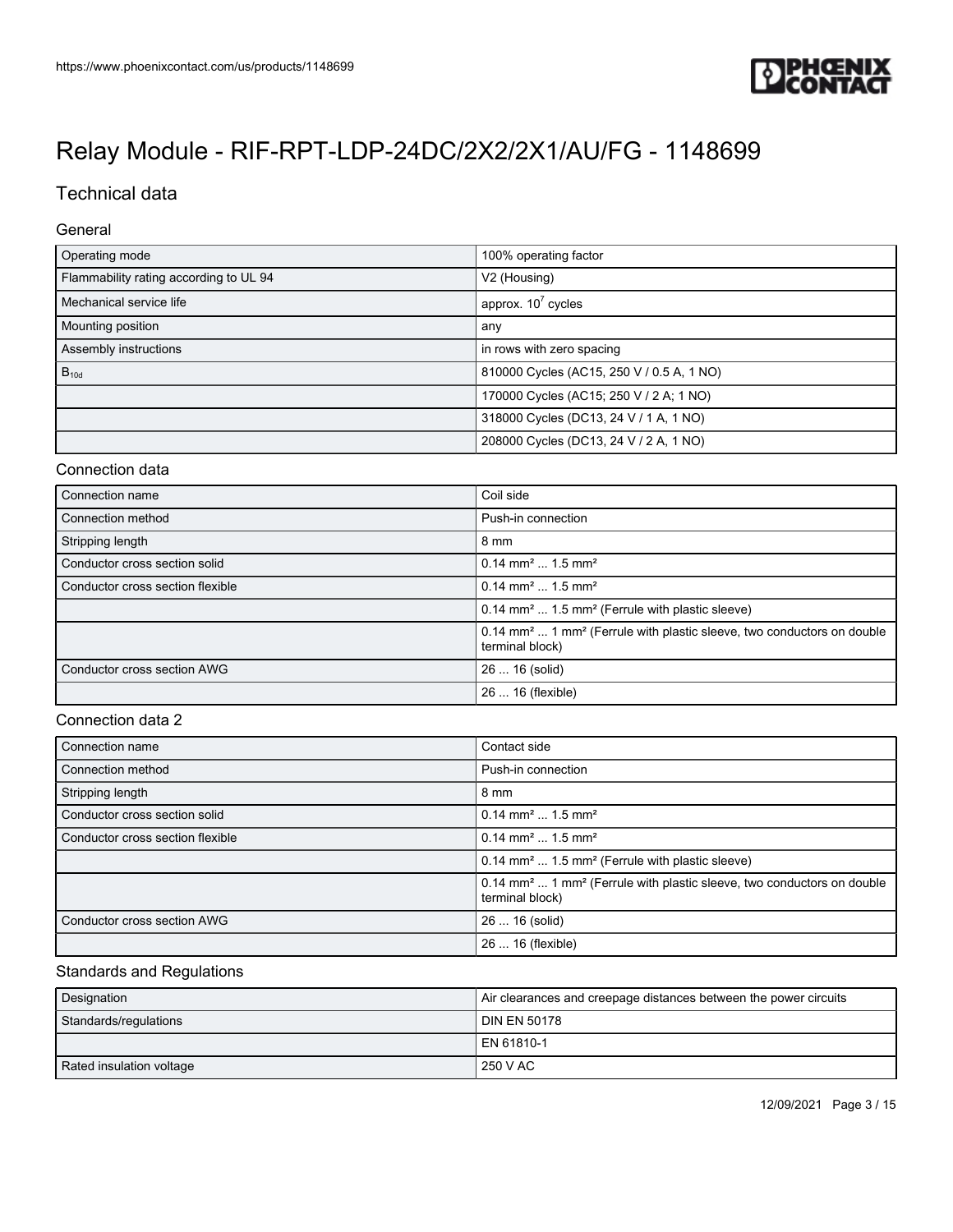

### Technical data

#### Standards and Regulations

| https://www.phoenixcontact.com/us/products/1148699 |                                                                                                                                                                                       |
|----------------------------------------------------|---------------------------------------------------------------------------------------------------------------------------------------------------------------------------------------|
|                                                    | <b>IPHŒNIX<br/>ICONTACT</b>                                                                                                                                                           |
|                                                    |                                                                                                                                                                                       |
|                                                    | Relay Module - RIF-RPT-LDP-24DC/2X2/2X1/AU/FG - 1148699                                                                                                                               |
| Technical data                                     |                                                                                                                                                                                       |
| <b>Standards and Regulations</b>                   |                                                                                                                                                                                       |
| Rated surge voltage                                | $4 \ \mathrm{kV}$                                                                                                                                                                     |
| Insulation                                         | <b>Basic insulation</b><br>Safe isolation, reinforced insulation and 6 kV between coil and contact                                                                                    |
|                                                    | circuit and between contacts 11-12 and 13-14, 41-42 to 23-24, 33-34                                                                                                                   |
| Pollution degree<br>Overvoltage category           | $\overline{2}$<br>$\ensuremath{\mathsf{III}}\xspace$                                                                                                                                  |
| <b>Environmental Product Compliance</b>            |                                                                                                                                                                                       |
| <b>REACh SVHC</b>                                  | Lead 7439-92-1                                                                                                                                                                        |
| China RoHS                                         | Environmentally friendly use period: unlimited = EFUP-e                                                                                                                               |
|                                                    | No hazardous substances above threshold values                                                                                                                                        |
| Drawings                                           |                                                                                                                                                                                       |
| Circuit diagram                                    | Diagram                                                                                                                                                                               |
|                                                    |                                                                                                                                                                                       |
| 11 24 34 41                                        |                                                                                                                                                                                       |
|                                                    | 0,9                                                                                                                                                                                   |
| 12 23 33 42                                        | $\frac{1}{20}$ 0,8<br>$\frac{1}{20}$ 0,7                                                                                                                                              |
|                                                    | $\frac{1}{2}$ 0,6<br>$\frac{1}{2}$ 0,5<br>$\frac{1}{2}$ 0,4                                                                                                                           |
| 31<br>A2-<br>$A1+$                                 |                                                                                                                                                                                       |
|                                                    | $0,3\frac{1}{1}$<br>0,9<br>$\mathbf{0},\mathbf{8}$<br>0,7<br>0,6<br>0,5<br>$\begin{matrix} 0,4 & 0,3 & 0,2 \\ \text{COS} \; \varphi \stackrel{\bullet}{\longrightarrow} \end{matrix}$ |
|                                                    |                                                                                                                                                                                       |
|                                                    | Service life reduction factor with various cos phi                                                                                                                                    |
|                                                    |                                                                                                                                                                                       |
|                                                    |                                                                                                                                                                                       |
|                                                    |                                                                                                                                                                                       |
|                                                    |                                                                                                                                                                                       |
|                                                    |                                                                                                                                                                                       |
|                                                    |                                                                                                                                                                                       |
|                                                    |                                                                                                                                                                                       |

#### Environmental Product Compliance

| REACH SVHC | Lead 7439-92-1                                          |
|------------|---------------------------------------------------------|
| China RoHS | Environmentally friendly use period: unlimited = EFUP-e |
|            | I No hazardous substances above threshold values        |

### Drawings

#### Circuit diagram



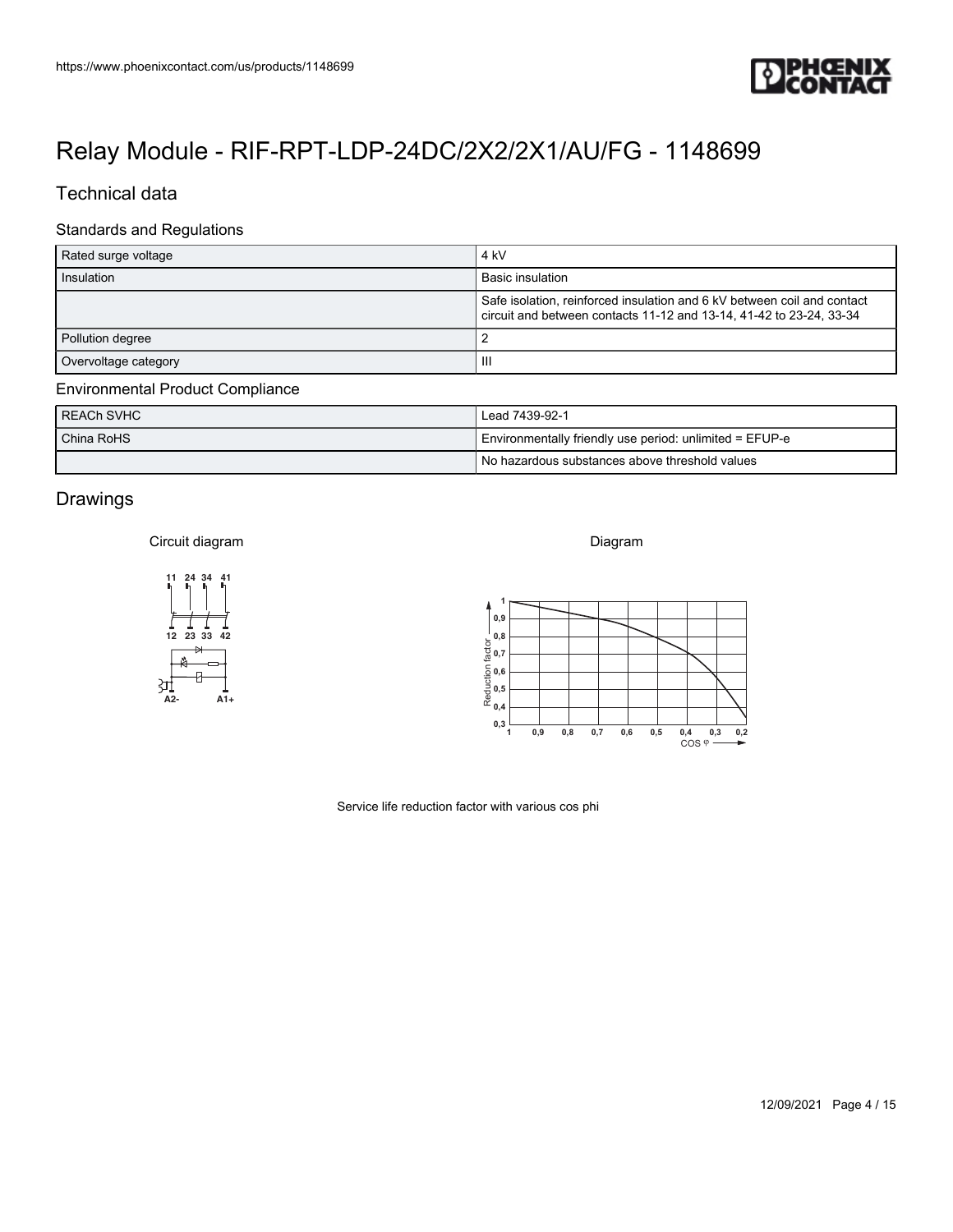



Curve A: maximum continuous voltage at limiting continuous current Curve B: minimum pick-up voltage for pre-excitation with  $U_N$  and limiting continuous current

#### Diagram



Interrupting rating Curve 1: AC, ohmic load Curve 2: DC, ohmic load





#### Contact derating

# Aligned without clearance, nominal input voltage 1.1 x  $U_N$ # Clearance  $\geq$ 50 mm, nominal input voltage 1.0 x U<sub>N</sub>





Electrical service life

## **Classifications**

#### eCl@ss

| eCl@ss 10.0.1 | 27371601 |
|---------------|----------|
| eCl@ss 11.0   | 27371601 |
| eCl@ss 9.0    | 27371601 |

#### ETIM

| ETIM 7.0 | $\cdots$<br>/001437<br>. |
|----------|--------------------------|

## Approvals

#### Approvals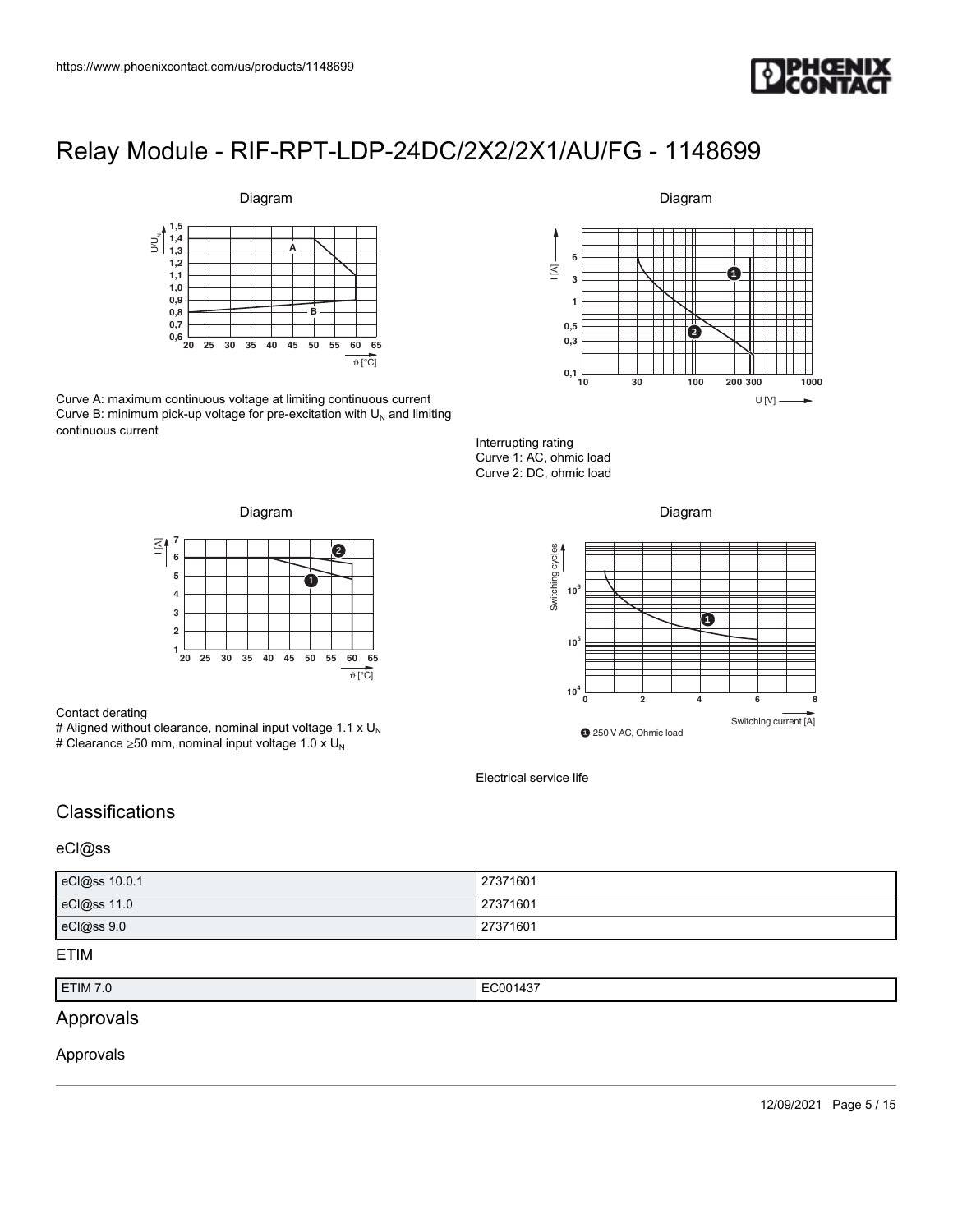

## Approvals

#### Approvals

UL Listed / cUL Listed / EAC / EAC / cULus Listed

Ex Approvals

#### Approval details

| <b>UL Listed</b> | (U)<br>LISTED | http://database.ul.com/cgi-bin/XYV/template/LISEXT/1FRAME/index.htm | FILE E 172140           |
|------------------|---------------|---------------------------------------------------------------------|-------------------------|
|                  |               |                                                                     |                         |
| cUL Listed       | (h)<br>LISTEI | http://database.ul.com/cgi-bin/XYV/template/LISEXT/1FRAME/index.htm | FILE E 172140           |
|                  |               |                                                                     |                         |
| EAC              | EAC           |                                                                     | TR_TS_D_00573_c         |
|                  |               |                                                                     |                         |
| EAC              | EAC           |                                                                     | RU*C-<br>DE.*08.B.00010 |
|                  |               |                                                                     |                         |
| cULus Listed     |               |                                                                     |                         |

#### Accessories

Accessories

DIN rail

[DIN rail perforated - NS 35/ 7,5 PERF 2000MM - 0801733](https://www.phoenixcontact.com/us/products/0801733)



DIN rail perforated, acc. to EN 60715, material: Steel, galvanized, passivated with a thick layer, Standard profile, color: silver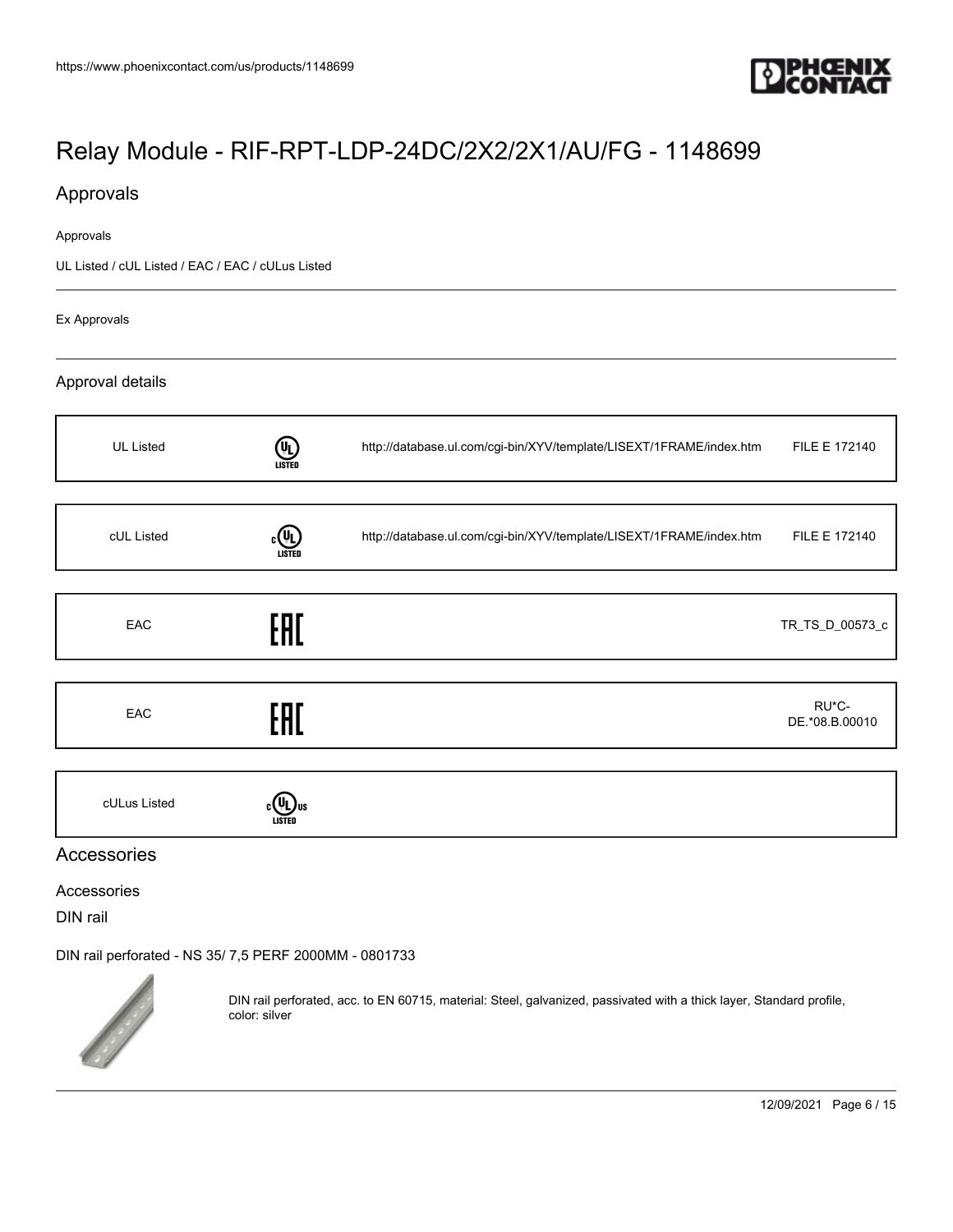

### Accessories

[DIN rail, unperforated - NS 35/ 7,5 UNPERF 2000MM - 0801681](https://www.phoenixcontact.com/us/products/0801681)



DIN rail, unperforated, acc. to EN 60715, material: Steel, galvanized, passivated with a thick layer, Standard profile, color: silver

[DIN rail perforated - NS 35/ 7,5 WH PERF 2000MM - 1204119](https://www.phoenixcontact.com/us/products/1204119)



DIN rail perforated, acc. to EN 60715, material: Steel, Galvanized, white passivated, Standard profile, color: silver

[DIN rail, unperforated - NS 35/ 7,5 WH UNPERF 2000MM - 1204122](https://www.phoenixcontact.com/us/products/1204122)



DIN rail, unperforated, acc. to EN 60715, material: Steel, Galvanized, white passivated, Standard profile, color: silver

[DIN rail, unperforated - NS 35/ 7,5 AL UNPERF 2000MM - 0801704](https://www.phoenixcontact.com/us/products/0801704)



DIN rail, unperforated, acc. to EN 60715, material: Aluminum, uncoated, Standard profile, color: silver

[DIN rail perforated - NS 35/ 7,5 ZN PERF 2000MM - 1206421](https://www.phoenixcontact.com/us/products/1206421)



DIN rail perforated, acc. to EN 60715, material: Steel, galvanized, Standard profile, color: silver

12/09/2021 Page 7 / 15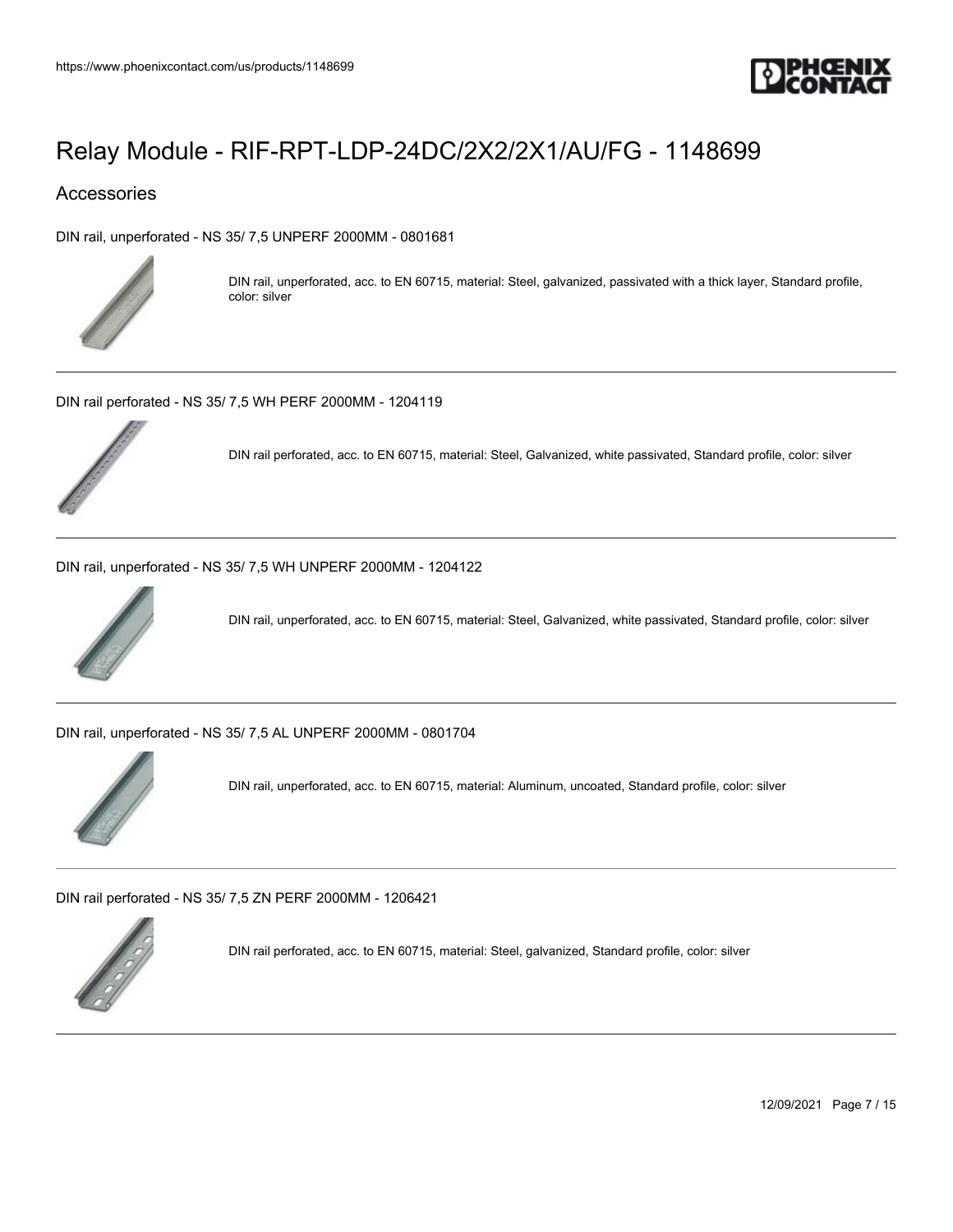

### Accessories

[DIN rail, unperforated - NS 35/ 7,5 ZN UNPERF 2000MM - 1206434](https://www.phoenixcontact.com/us/products/1206434)



DIN rail, unperforated, acc. to EN 60715, material: Steel, galvanized, Standard profile, color: silver

[DIN rail, unperforated - NS 35/ 7,5 CU UNPERF 2000MM - 0801762](https://www.phoenixcontact.com/us/products/0801762)



DIN rail, unperforated, acc. to EN 60715, material: Copper, uncoated, Standard profile, color: copper-colored

[End cap - NS 35/ 7,5 CAP - 1206560](https://www.phoenixcontact.com/us/products/1206560)



DIN rail end piece, for DIN rail NS 35/7.5

[DIN rail perforated - NS 35/15 PERF 2000MM - 1201730](https://www.phoenixcontact.com/us/products/1201730)



DIN rail perforated, similar to EN 60715, material: Steel, galvanized, passivated with a thick layer, Standard profile, color: silver

[DIN rail, unperforated - NS 35/15 UNPERF 2000MM - 1201714](https://www.phoenixcontact.com/us/products/1201714)



DIN rail, unperforated, similar to EN 60715, material: Steel, galvanized, passivated with a thick layer, Standard profile, color: silver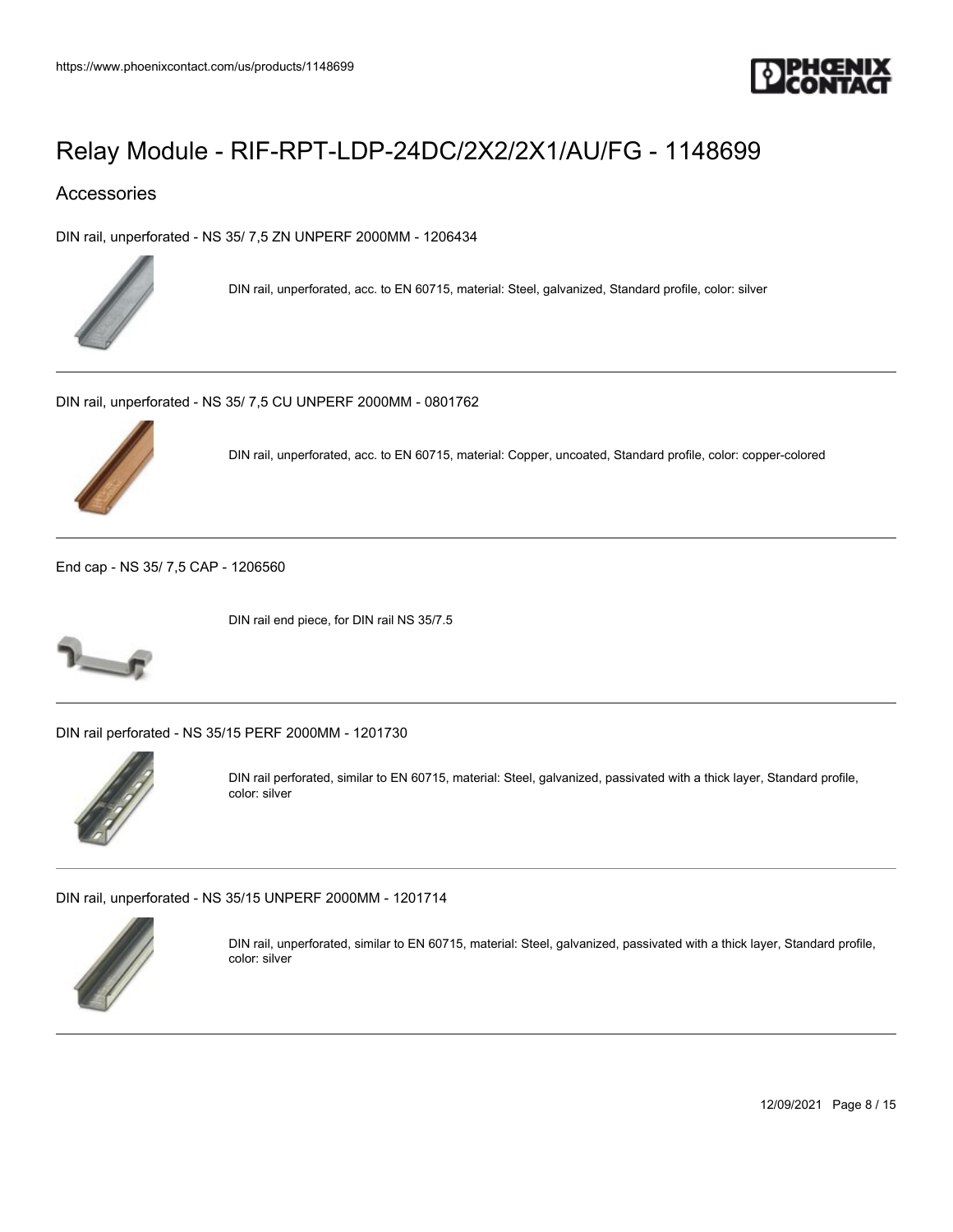

### Accessories

[DIN rail perforated - NS 35/15 WH PERF 2000MM - 0806602](https://www.phoenixcontact.com/us/products/0806602)



DIN rail perforated, similar to EN 60715, material: Steel, Galvanized, white passivated, Standard profile, color: silver

[DIN rail, unperforated - NS 35/15 WH UNPERF 2000MM - 1204135](https://www.phoenixcontact.com/us/products/1204135)



DIN rail, unperforated, similar to EN 60715, material: Steel, Galvanized, white passivated, Standard profile, color: silver

[DIN rail, unperforated - NS 35/15 AL UNPERF 2000MM - 1201756](https://www.phoenixcontact.com/us/products/1201756)



DIN rail, unperforated, similar to EN 60715, material: Aluminum, uncoated, Standard profile, color: silver

[DIN rail perforated - NS 35/15 ZN PERF 2000MM - 1206599](https://www.phoenixcontact.com/us/products/1206599)



DIN rail perforated, similar to EN 60715, material: Steel, galvanized, Standard profile, color: silver

[DIN rail, unperforated - NS 35/15 ZN UNPERF 2000MM - 1206586](https://www.phoenixcontact.com/us/products/1206586)



DIN rail, unperforated, similar to EN 60715, material: Steel, galvanized, Standard profile, color: silver

12/09/2021 Page 9 / 15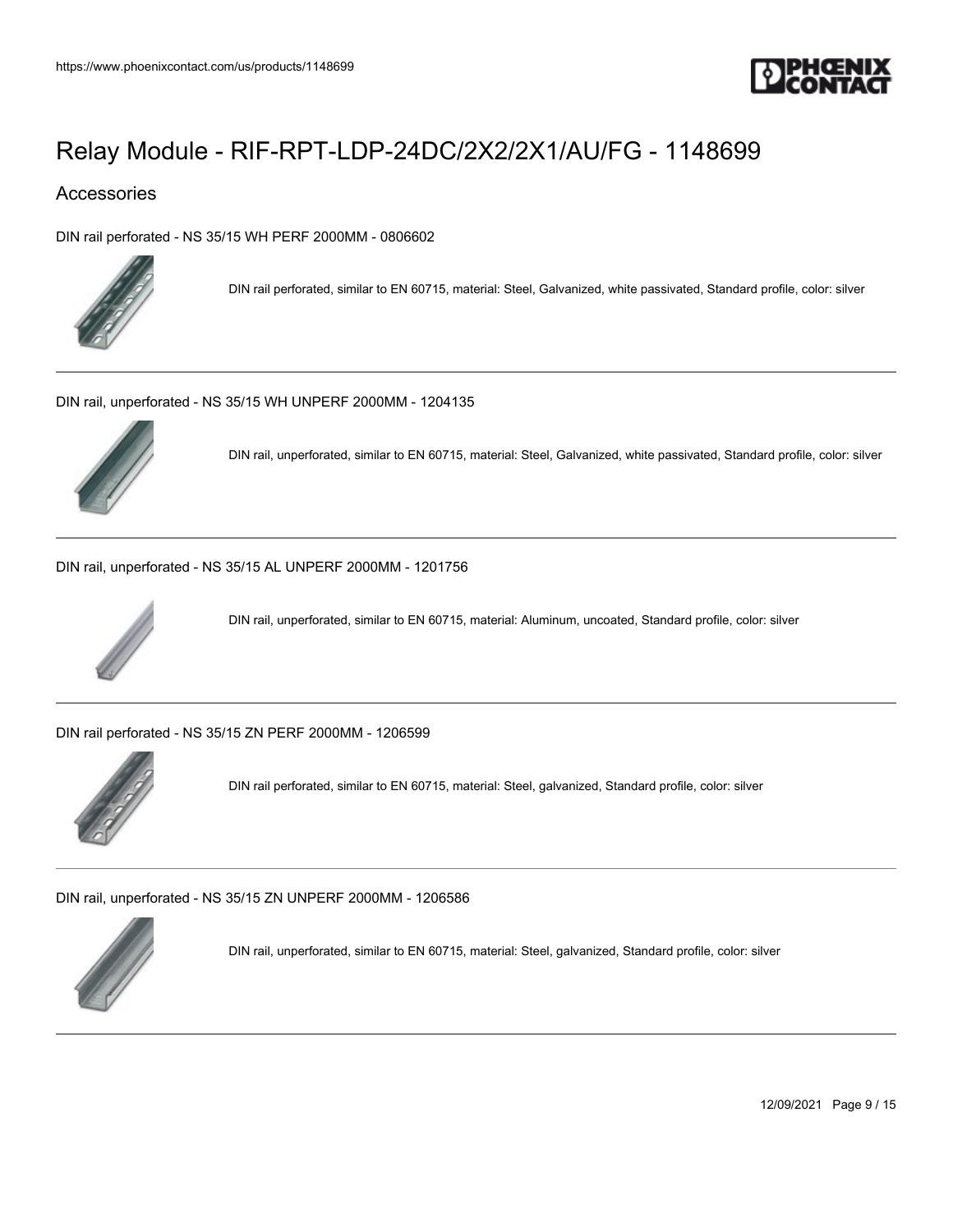

### Accessories

[DIN rail, unperforated - NS 35/15 CU UNPERF 2000MM - 1201895](https://www.phoenixcontact.com/us/products/1201895)



DIN rail, unperforated, similar to EN 60715, material: Copper, uncoated, Standard profile, color: copper-colored

[End cap - NS 35/15 CAP - 1206573](https://www.phoenixcontact.com/us/products/1206573)



DIN rail end piece, for DIN rail NS 35/15

[DIN rail, unperforated - NS 35/15-2,3 UNPERF 2000MM - 1201798](https://www.phoenixcontact.com/us/products/1201798)



DIN rail, unperforated, acc. to EN 60715, material: Steel, galvanized, passivated with a thick layer, Standard profile 2.3 mm, color: silver

End block

[End clamp - CLIPFIX 35 - 3022218](https://www.phoenixcontact.com/us/products/3022218)



Quick mounting end clamp for NS 35/7,5 DIN rail or NS 35/15 DIN rail, with marking option, width: 9.5 mm, color: gray

[End clamp - CLIPFIX 35-5 - 3022276](https://www.phoenixcontact.com/us/products/3022276)



Quick mounting end clamp for NS 35/7,5 DIN rail or NS 35/15 DIN rail, with marking option, with parking option for FBS...5, FBS...6, KSS 5, KSS 6, width: 5.15 mm, color: gray

12/09/2021 Page 10 / 15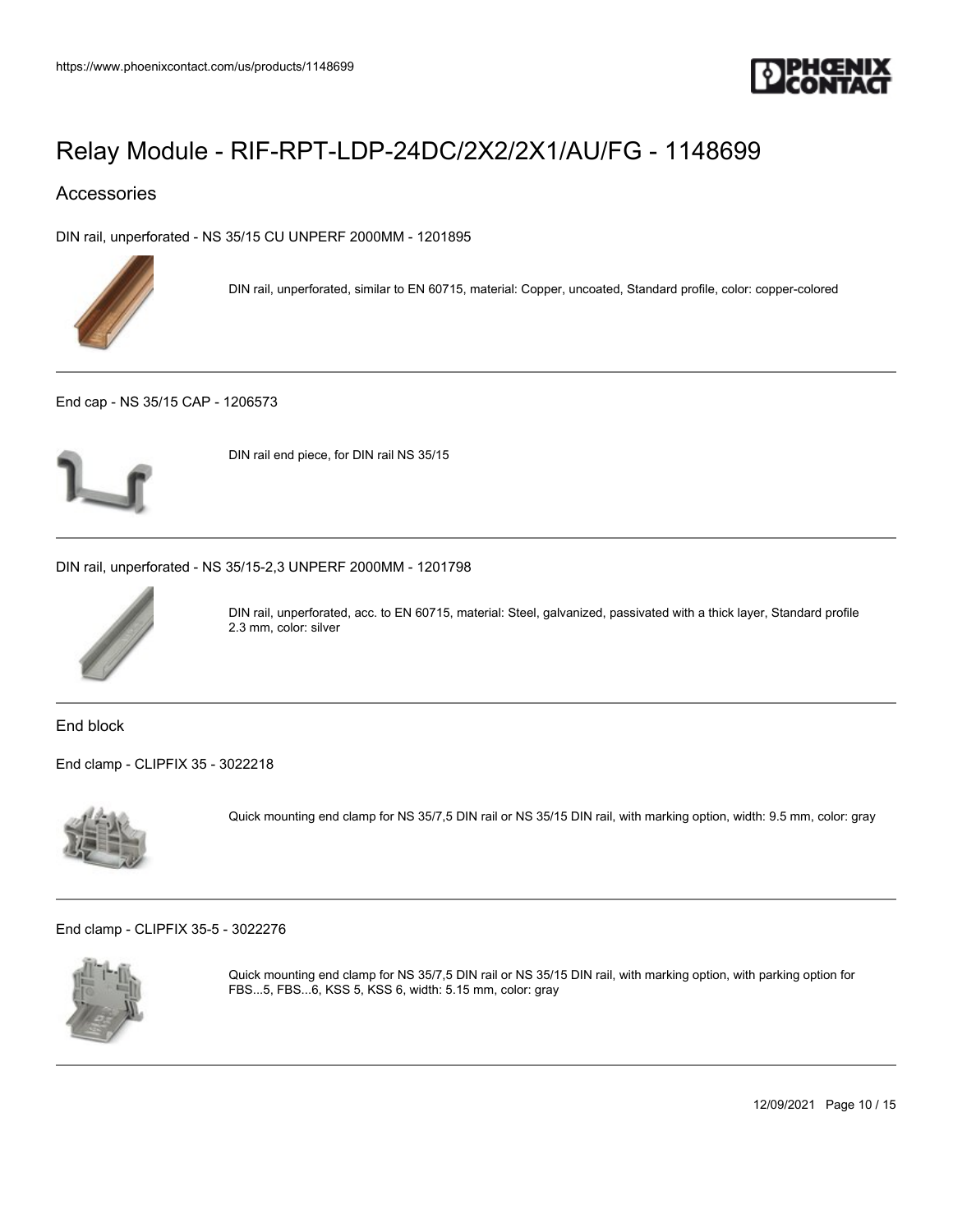

### Accessories

[End clamp - E/NS 35 N - 0800886](https://www.phoenixcontact.com/us/products/0800886)



End clamp, width: 9.5 mm, color: gray

Insulating sleeve

[Insulating sleeve - MPS-IH WH - 0201663](https://www.phoenixcontact.com/us/products/0201663)

Insulating sleeve, color: white



[Insulating sleeve - MPS-IH RD - 0201676](https://www.phoenixcontact.com/us/products/0201676)

Insulating sleeve, color: red



[Insulating sleeve - MPS-IH BU - 0201689](https://www.phoenixcontact.com/us/products/0201689)





[Insulating sleeve - MPS-IH YE - 0201692](https://www.phoenixcontact.com/us/products/0201692)

Insulating sleeve, color: yellow



12/09/2021 Page 11 / 15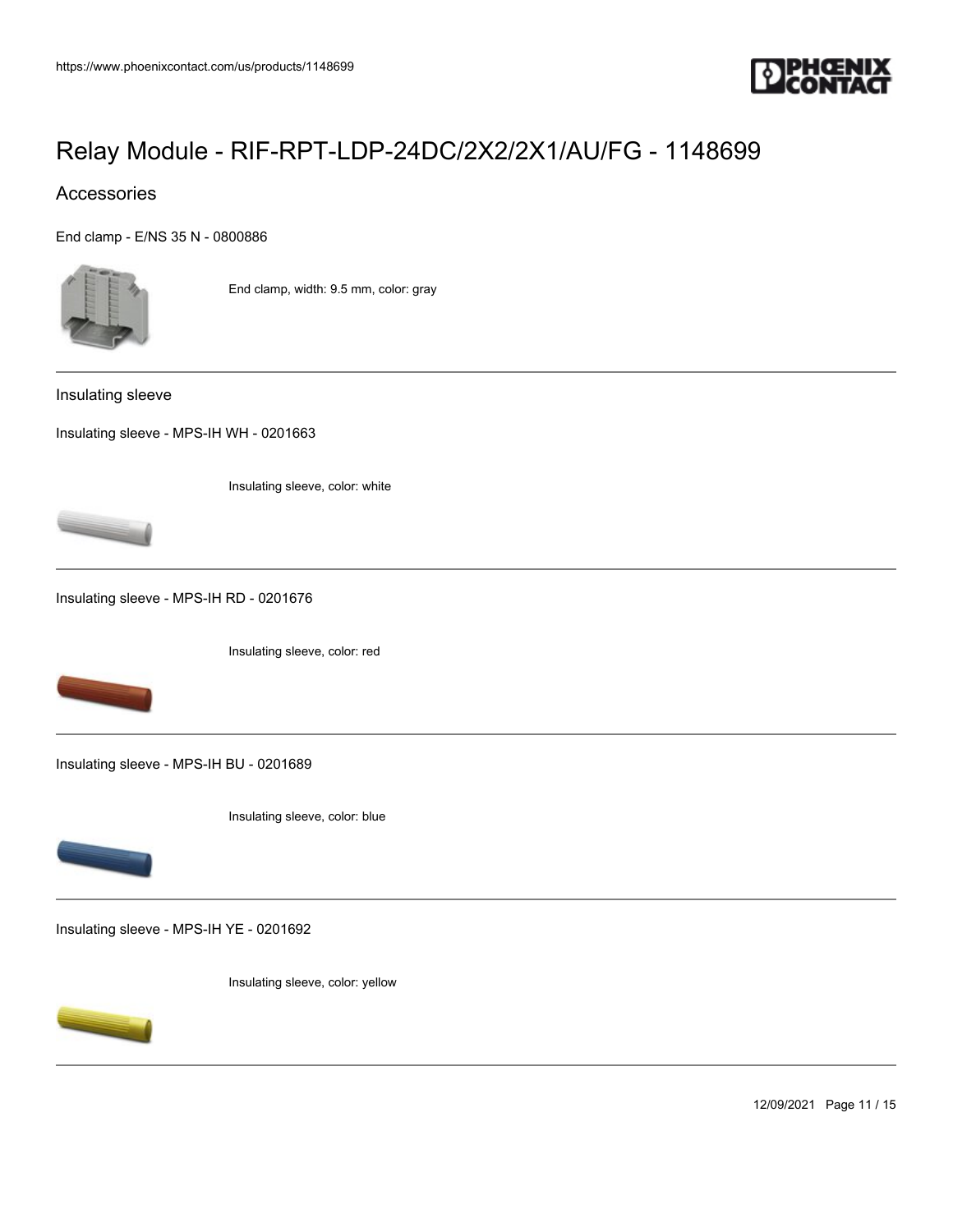

### Accessories

[Insulating sleeve - MPS-IH GN - 0201702](https://www.phoenixcontact.com/us/products/0201702)

Insulating sleeve, color: green



[Insulating sleeve - MPS-IH GY - 0201728](https://www.phoenixcontact.com/us/products/0201728)

Insulating sleeve, color: gray



[Insulating sleeve - MPS-IH BK - 0201731](https://www.phoenixcontact.com/us/products/0201731)

Insulating sleeve, color: black



Labeled terminal marker

[Zack marker strip - ZB 5 CUS - 0824962](https://www.phoenixcontact.com/us/products/0824962)



Zack marker strip, can be ordered: Strip, white, labeled according to customer specifications, mounting type: snap into tall marker groove, for terminal block width: 5.2 mm, lettering field size: 5.15 x 10.5 mm, Number of individual labels: 10

[Zack marker strip - ZB 5,LGS:FORTL.ZAHLEN - 1050017](https://www.phoenixcontact.com/us/products/1050017)



Zack marker strip, Strip, white, labeled, printed horizontally: consecutive numbers 1 ... 10, 11 ... 20, etc. up to 491 ... 500, mounting type: snap into tall marker groove, for terminal block width: 5.2 mm, lettering field size: 5.15 x 10.5 mm, Number of individual labels: 10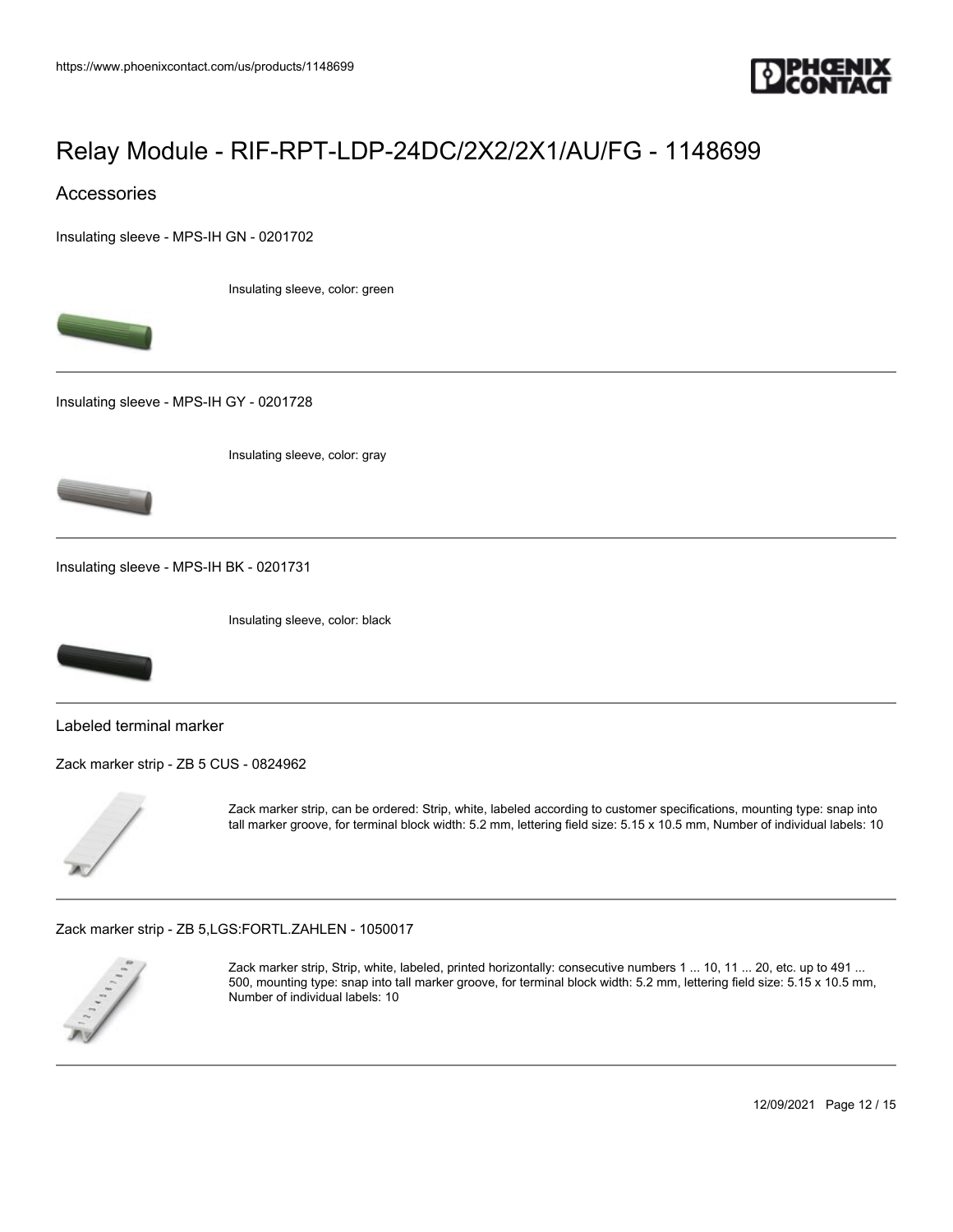

### **Accessories**

[Zack marker strip - ZB 5,QR:FORTL.ZAHLEN - 1050020](https://www.phoenixcontact.com/us/products/1050020)



Zack marker strip, white, Printed vertically: consecutive numbers 1 ... 10, 11 ... 20, etc. up to 491 ... 500, mounting type: snap into tall marker groove, for terminal block width: 5.2 mm, lettering field size: 5.15 x 10.5 mm

[Zack marker strip - ZB 5,LGS:GLEICHE ZAHLEN - 1050033](https://www.phoenixcontact.com/us/products/1050033)



Zack marker strip, Strip, white, labeled, can be labeled with: CMS-P1-PLOTTER, printed horizontally: Identical numbers 1 or 2, etc. up to 100, mounting type: snap into tall marker groove, for terminal block width: 5.2 mm, lettering field size: 5.15 x 10.5 mm, Number of individual labels: 10

[Zack marker strip - ZB 5,LGS:L1-N,PE - 1050415](https://www.phoenixcontact.com/us/products/1050415)



Zack marker strip, Strip, white, labeled, horizontal: L1, L2, L3, N, PE, L1, L2, L3, N, PE, mounting type: snap into tall marker groove, for terminal block width: 5.2 mm, lettering field size: 5.15 x 10.5 mm, Number of individual labels: 10

[Marker for terminal blocks - UC-TM 5 CUS - 0824581](https://www.phoenixcontact.com/us/products/0824581)



Marker for terminal blocks, can be ordered: by sheet, white, labeled according to customer specifications, mounting type: snap into tall marker groove, for terminal block width: 5.2 mm, lettering field size: 10.5 x 4.6 mm, Number of individual labels: 96

[Marker for terminal blocks - UCT-TM 5 CUS - 0829595](https://www.phoenixcontact.com/us/products/0829595)



Marker for terminal blocks, can be ordered: by sheet, white, labeled according to customer specifications, mounting type: snap into tall marker groove, for terminal block width: 5.2 mm, lettering field size: 4.6 x 10.5 mm, Number of individual labels: 72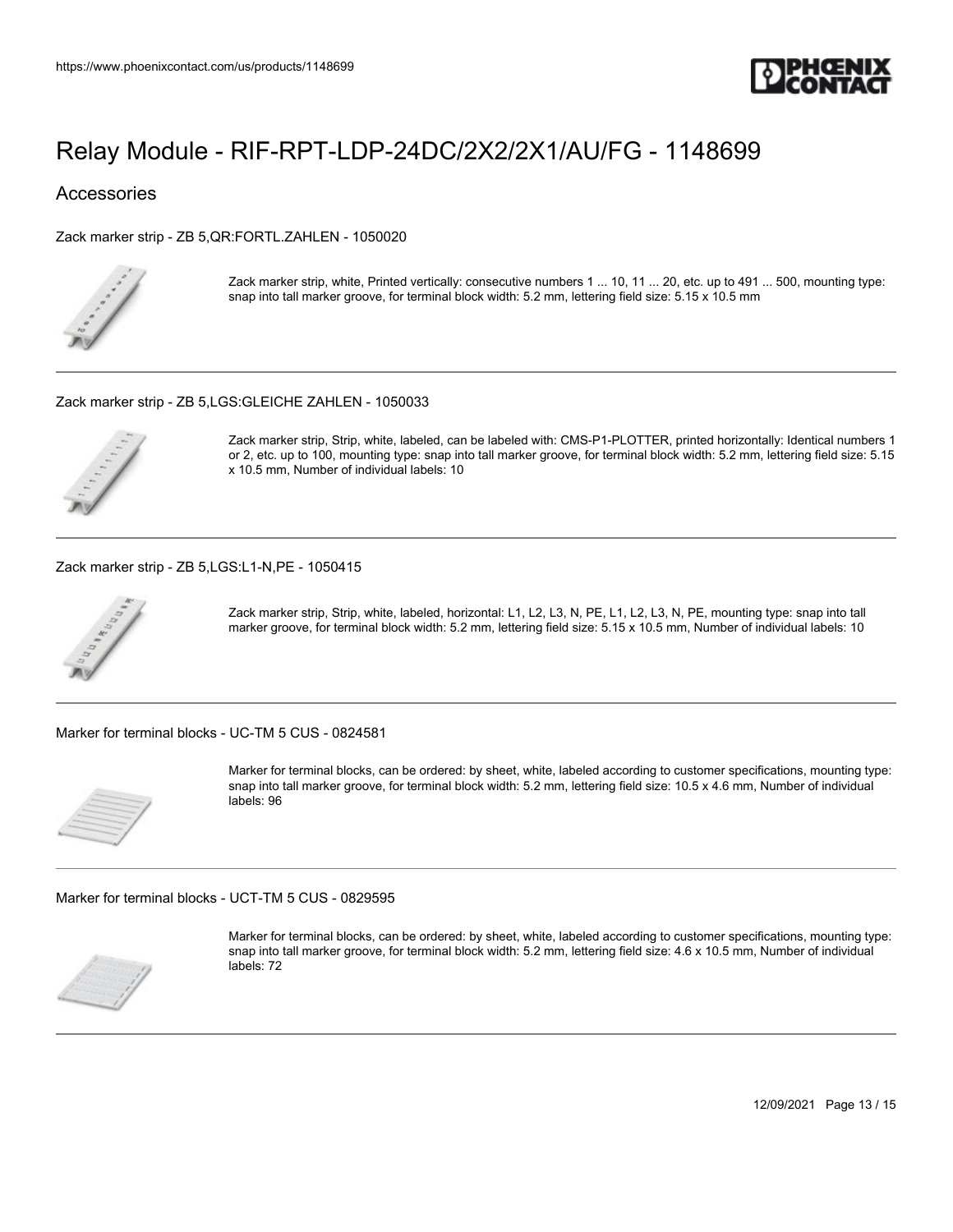

### **Accessories**

[Zack marker strip - ZB 15 CUS - 0824945](https://www.phoenixcontact.com/us/products/0824945)



Zack marker strip, can be ordered: Strip, white, labeled according to customer specifications, mounting type: snap into tall marker groove, for terminal block width: 15.2 mm, lettering field size: 10.5 x 15.1 mm, Number of individual labels: 5

[Zack marker strip - ZB 15,LGS:L1-N,PE - 0811998](https://www.phoenixcontact.com/us/products/0811998)



Zack marker strip, Strip, white, labeled, printed horizontally: L1, L2, L3, N, PE, mounting type: snap into tall marker groove, for terminal block width: 15.2 mm, lettering field size: 10.5 x 15.1 mm, Number of individual labels: 5

#### Terminal marking

[Zack marker strip - ZB 5 :UNBEDRUCKT - 1050004](https://www.phoenixcontact.com/us/products/1050004)



Zack marker strip, Strip, white, unlabeled, can be labeled with: PLOTMARK, CMS-P1-PLOTTER, mounting type: snap into tall marker groove, for terminal block width: 5.2 mm, lettering field size: 5.1 x 10.5 mm, Number of individual labels: 10

[Marker for terminal blocks - UC-TM 5 - 0818108](https://www.phoenixcontact.com/us/products/0818108)



Marker for terminal blocks, Sheet, white, unlabeled, can be labeled with: BLUEMARK ID COLOR, BLUEMARK ID, BLUEMARK CLED, PLOTMARK, CMS-P1-PLOTTER, mounting type: snap into tall marker groove, for terminal block width: 5.2 mm, lettering field size: 10.5 x 4.6 mm, Number of individual labels: 96

[Marker for terminal blocks - UCT-TM 5 - 0828734](https://www.phoenixcontact.com/us/products/0828734)



Marker for terminal blocks, Sheet, white, unlabeled, can be labeled with: TOPMARK NEO, TOPMARK LASER, BLUEMARK ID COLOR, BLUEMARK ID, BLUEMARK CLED, THERMOMARK PRIME, THERMOMARK CARD 2.0, THERMOMARK CARD, mounting type: snap into tall marker groove, for terminal block width: 5.2 mm, lettering field size: 4.6 x 10.5 mm, Number of individual labels: 72